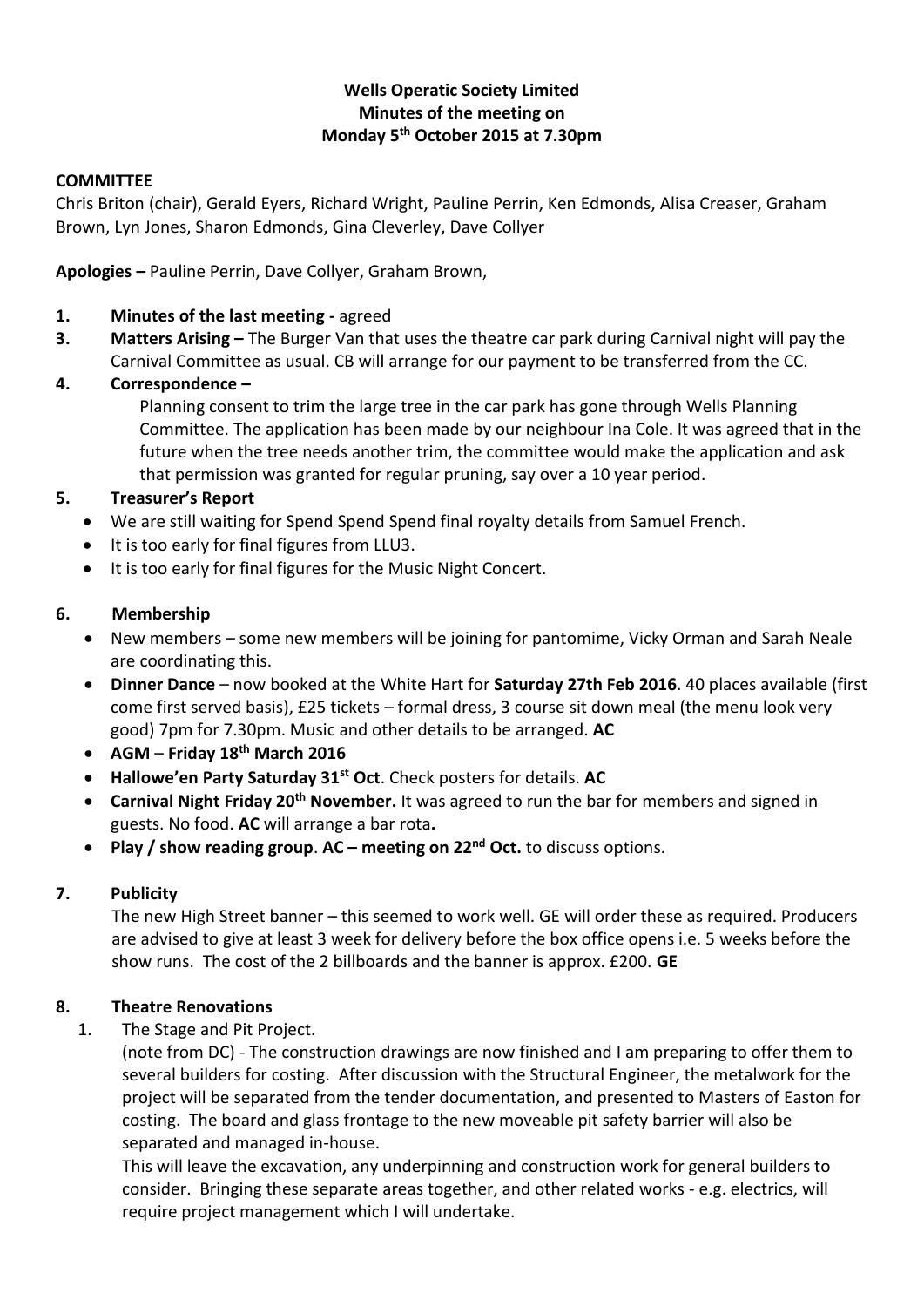Subject to Committee approval, the provisional period being offered to contractors for construction work, is 8 to 10 weeks from early June 2016. **DC**

- 2. The Bid for funds for auditorium seating from the Bath Theatre Royal, is still ongoing. **RW**
- 3. Bar lighting and music system. **GB - ongoing**
- 4. Rostrum to go in Bar, this will go ahead when it is needed, please let **GB** know.
- 5. Stage cloths and storage **GE –** Chris Spray and the crew for LLU3 have completed the process of sorting and racking the stage cloths. Many thanks to them.
- 6. Chris and team have also installed some additional stage cameras that cover the wings and pit, as well as giving 'night vision' – many thanks for this work which was all at minimal cost.
- 7. We need to look at our fire extinguishers, replacement and servicing policy **RW ongoing**

# **9. Productions/Trifold/Hire**

- *Little Lights Up 3* review Great, went down well, lots of positive comments. Ticket sales were disappointing and down on projections. This could be a number of issues, but it was felt the poster / title of the show was not strong enough. Thanks to all those involved, particularly Tina Eyers and Nick Barlow who did so much work to make this a really pleasant show for cast and audience.
- **October 3rd – 2015.** *Saturday Night is Music Night* review a very successful evening with lots of different people taking part and contributing to its success. Many thanks to Gina and all the team.
- **December 12th – 19th 2015 – Pantomime -** *George and the Dragon* written by **Matthew Maisey**, Director **– Matthew Maisey**, Producer – **Vicky Orman**. MD - **Sheila Ross**, Choreography - **Sarah Neale**, Lighting - **GB**, Sound - **Pete Ross**, Costume coordinator – **Gina Cleverley**, Props **- Nick Barlow and Lesley Rickets with Vicky Orman,** Prompt –**Freda Brown**, Budget – **agreed**, Ticket Price **– £10 and £8**, Rehearsal schedule – **done. Bar staff show coordinator - AC.** GE to talk to Jackie Young regarding arrangements for FOH.
- **March 9 th – 12th 2016 –** *Inspector Drake and the Perfekt Crime by David Tristram*. Director **Doreen Grant,** Producer –? Stage construction – **Mark Wall,** Lighting – **Rob Rogers**, Sound – **Adrian Mitchell**, Costume - ? Props – **Jo and Mike Scammell, Vicky Orman,** Prompt –? , Budget – **tba**, Ticket Price **– tba**, Rehearsal schedule – **tba**
- **Spring Show 16th -21st May 2016 –** *Return to the Forbidden Planet*, Director **Lois Harbinson**, MD **Sheila Ross**, Rights have been agreed. Producer and Lighting **- GB**, Costumes - **Louise Baker**, Prompt –? , Budget – **tba**, Ticket Price **– tba**, Rehearsal schedule – **tba**
- **September 21st - 24th 2016 -** *Twelfth Night*, Director **RW,** Lighting **GB**, Costumes **– Louise Baker**, Prompt –? , Budget – **tba**, Ticket Price **– tba**, Rehearsal schedule – **tba**
- **December 10th - 17th 2016 – Pantomime**  Director **Sharon Edmonds**, Writer and Producer **Vicky Orman**. MD - **Sheila Ross**, Adult Choreographer – **Kim Fisher**, Children's Choreographer - ?, Stage Manager – **Charlie Watkins**, Lighting - **GB**, Sound - **?**, Props **– ?,** Budget – **tba**, Ticket Price **– tba**, Rehearsal schedule – **tba**
- **March 2017 –** Any Ideas? All suggestions to **AC** for the reading group to look at.
- **May 2017 –** Any Ideas? All suggestions to **AC** for the reading group to look at.
- **September 2017** Any Ideas? All suggestions to **AC** for the reading group to look at.
- **Pantomime 2017** Any Ideas? All suggestions to **AC** for the reading group to look at.
- $\bullet$

# **10. Training**

SE has recently completed some First Aid Training, she will check the First Aid boxes.

# **11. Show Reviews**

*The Encounter* at The Bristol Old Vic. Written by Simon McBurney, it has one cast member travelling into the Amazon. An amazing and unique audio experience. A must see. LJ